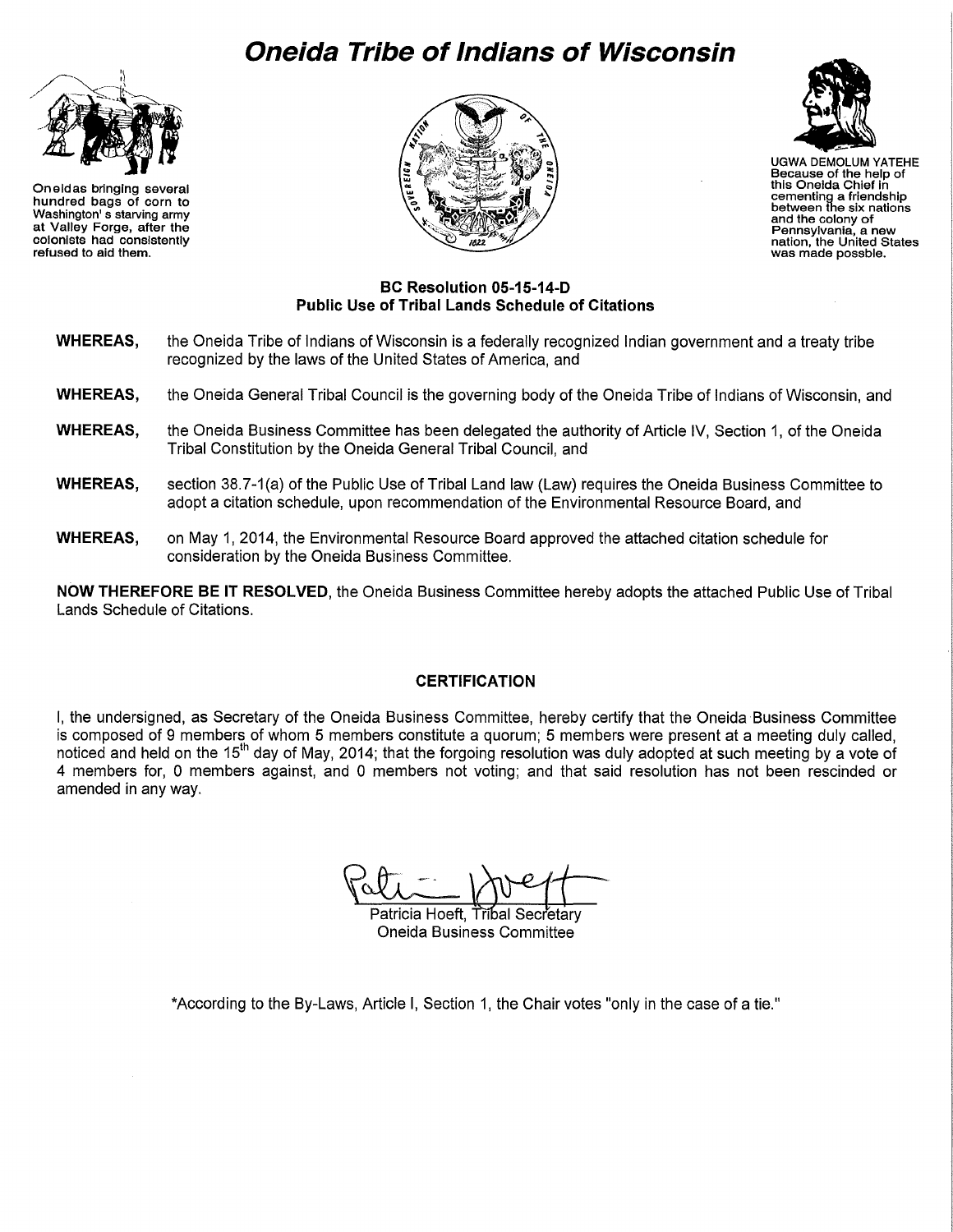## **Public Use of Tribal Lands Schedule of Citations\***

| <b>Violation</b>                          | Reference                 | $\overline{1^{st}}$ offense | $2nd$ offense | $3rd$ offense |
|-------------------------------------------|---------------------------|-----------------------------|---------------|---------------|
| Refuses to leave land when                | $38.6 - 1(a)$             | i300                        | <i>i</i> 600  | i900          |
| requested to do so.                       |                           |                             |               |               |
| Enters upon land after being              | $38.6 - 1(b)$             | <b>i300</b>                 | <b>í600</b>   | i900          |
| noticed that permission to enter          |                           |                             |               |               |
| land doesn't exist.                       |                           |                             |               |               |
| Destroys land, waters, livestock,         | $38.6 - 1(c)1$            | <b>i300</b>                 | <b>í600</b>   | í900          |
| poultry, buildings, equipment, or         |                           |                             |               |               |
| any property.                             |                           |                             |               |               |
| Cuts or destroys any wood,                | $38.6 - 1(c)2$            | <b>i300</b>                 | <i>i</i> 600  | í900          |
| timber, plant, vegetation or crop         |                           |                             |               |               |
| standing on the land, or carries          |                           |                             |               |               |
| away any wood, timber, plant,             |                           |                             |               |               |
| vegetation or crop on the land.           |                           |                             |               |               |
| Engages in any act, or attempted          | $38.6 - 1(c)3$            | i300                        | <i>i</i> 600  | i900          |
| act of hunting, trapping or fishing       |                           |                             |               |               |
| Digs, takes, or carries away earth,       | $38.6 - 1(c)4$            | i300                        | í600          | í900          |
| soil, minerals, cultural resources,       |                           |                             |               |               |
| or any other property.                    |                           |                             |               |               |
| Erects, puts up, fastens, prints, or      | $\overline{38.6} - 1(c)5$ | i300                        | <i>i</i> 600  | í900          |
| paints upon another's property,           |                           |                             |               |               |
| notices, advertisements, signs or         |                           |                             |               |               |
| other writing designed to                 |                           |                             |               |               |
| communicate to the general                |                           |                             |               |               |
| public.<br>Parks or drives any vehicle on | $38.6 - 1(c)6$            | <b>i300</b>                 | i600          | i900          |
| the land.                                 |                           |                             |               |               |
| Permits or allows livestock or            | $38.6 - 1(c)7$            | i300                        | í600          | i900          |
| any domesticated animal to enter          |                           |                             |               |               |
| upon or remain upon the land.             |                           |                             |               |               |
| Uses or possesses leased or               | $38.6 - 1(c)8$            | í300                        | i600          | i900          |
| subleased lands beyond the                |                           |                             |               |               |
| possessory rights granted by such         |                           |                             |               |               |
| lease or sublease.                        |                           |                             |               |               |
| Dumps, deposits, places, throws,          | $38.6 - 1(c)9$            | <b>i300</b>                 | <i>i</i> 600  | i900          |
| burns, emits or leaves rubbish,           |                           |                             |               |               |
| refuse, debris, substances, or            |                           |                             |               |               |
| other objects upon a highway,             |                           |                             |               |               |
| road, air, waters or any land.            |                           |                             |               |               |